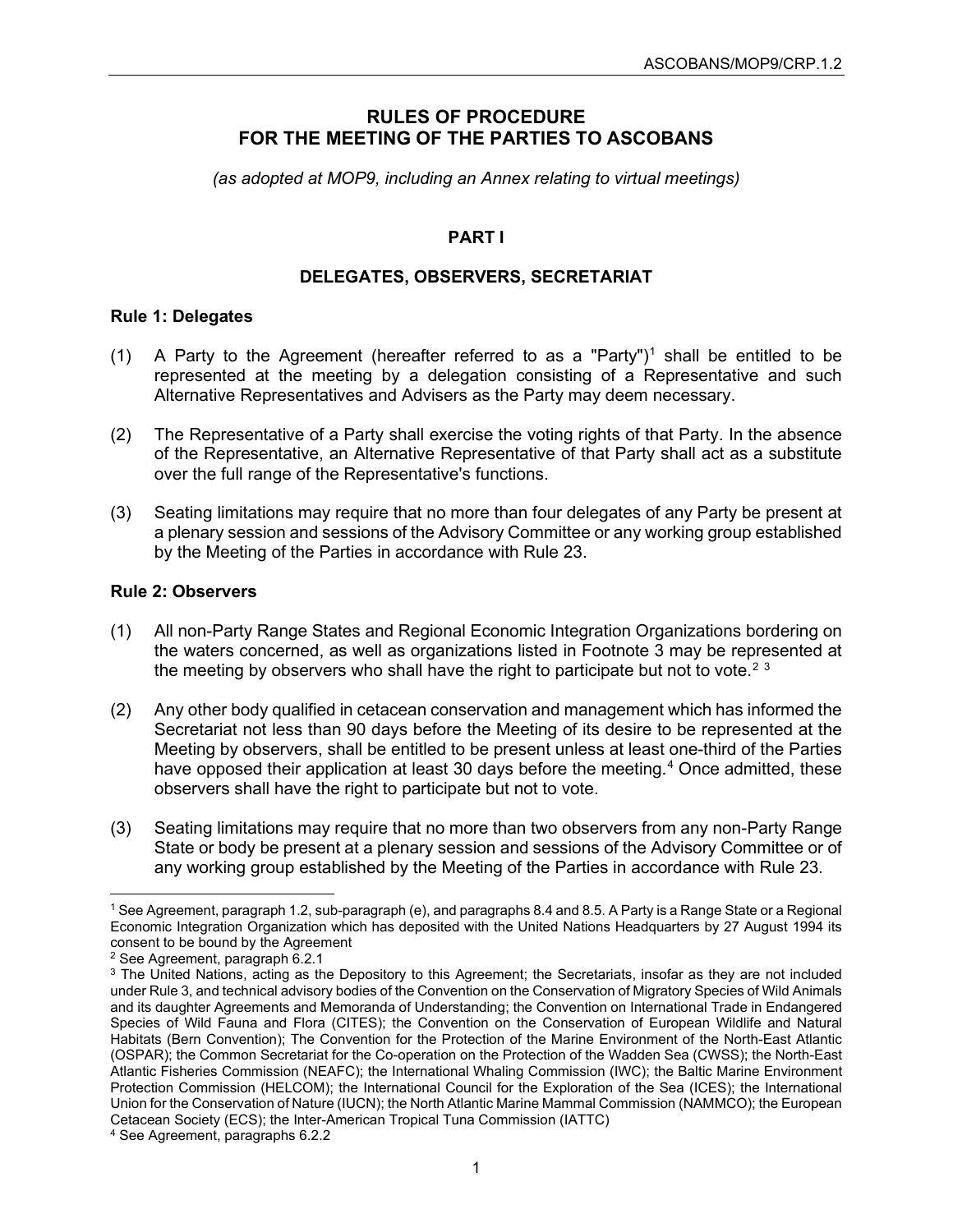## **Rule 3: Credentials**

- (1) The Head of Delegation, any Alternative Representative(s) or Advisor(s) of a Party will be accredited to fully represent the Party at the session of the MOP by the Head of State, Head of Government, Minister of Foreign Affairs, the Minister or Deputy of the focal Ministry/Authority for ASCOBANS, or, in the case of a regional economic organization, by the competent authority of that organization $^5$  $^5$   $^6$  $^6$ .
- (2) Credentials will include: the full title and date of the session of the MOP; a full list of representatives authorized to represent the Party and to transact all such matters with an indication of who is Head of Delegation; a full signature of the appropriate authority as indicated above and printed on official letterhead, preferably with a seal, clearly indicating that the credentials have been issued by the appropriate authority. The Secretariat will provide a credential template as an example, together with the notification of the venue and dates of the session of the MOP.
- (3) Credentials will be submitted in their original form to the ASCOBANS Secretariat within 24 hours of the start of the MOP. If credentials are presented in a language other than English, they will be accompanied by a courtesy translation into English, in accordance with Rule 19.
- (4) A Credentials Committee of at least 3 Parties will be set up in accordance with Rule 23 to examine submitted credentials and shall report thereon to the meeting.
- (5) Pending a decision on their credentials, representatives may participate provisionally in the meeting, but not vote.

## **Rule 4: Secretariat**

Unless otherwise instructed by the Parties, the Secretariat shall service and act as secretariat for the meeting. Secretariat services are provided through the UNEP/CMS Secretariat.

# **PART II**

# **OFFICERS**

## **Rule 5: Chairpersons**

- (1) The Chairperson of the Advisory Committee shall act as temporary Chairperson of the Meeting until the Meeting elects a Chairperson in accordance with Rule 5, paragraph (2).
- (2) The Meeting in its inaugural session shall elect from among the delegates of the contracting Parties a Chairperson and a Vice-Chairperson.

## **Rule 6: Presiding Officer**

(1) The Chairperson shall preside at all plenary sessions of the meeting.

<span id="page-1-0"></span> $5$  As defined under Article I, paragraph 1(k) of the CMS Convention – 'regional economic integration organization constituted by sovereign States which has competence in respect of the negotiation, conclusion and application of international Agreements in matters covered by this Convention for which this Convention is in force <sup>6</sup> For the purpose of interpreting this Rule, in the case of the European Union "competent authority" means the

<span id="page-1-1"></span>President of the European Commission or the Commissioner responsible for ASCOBANS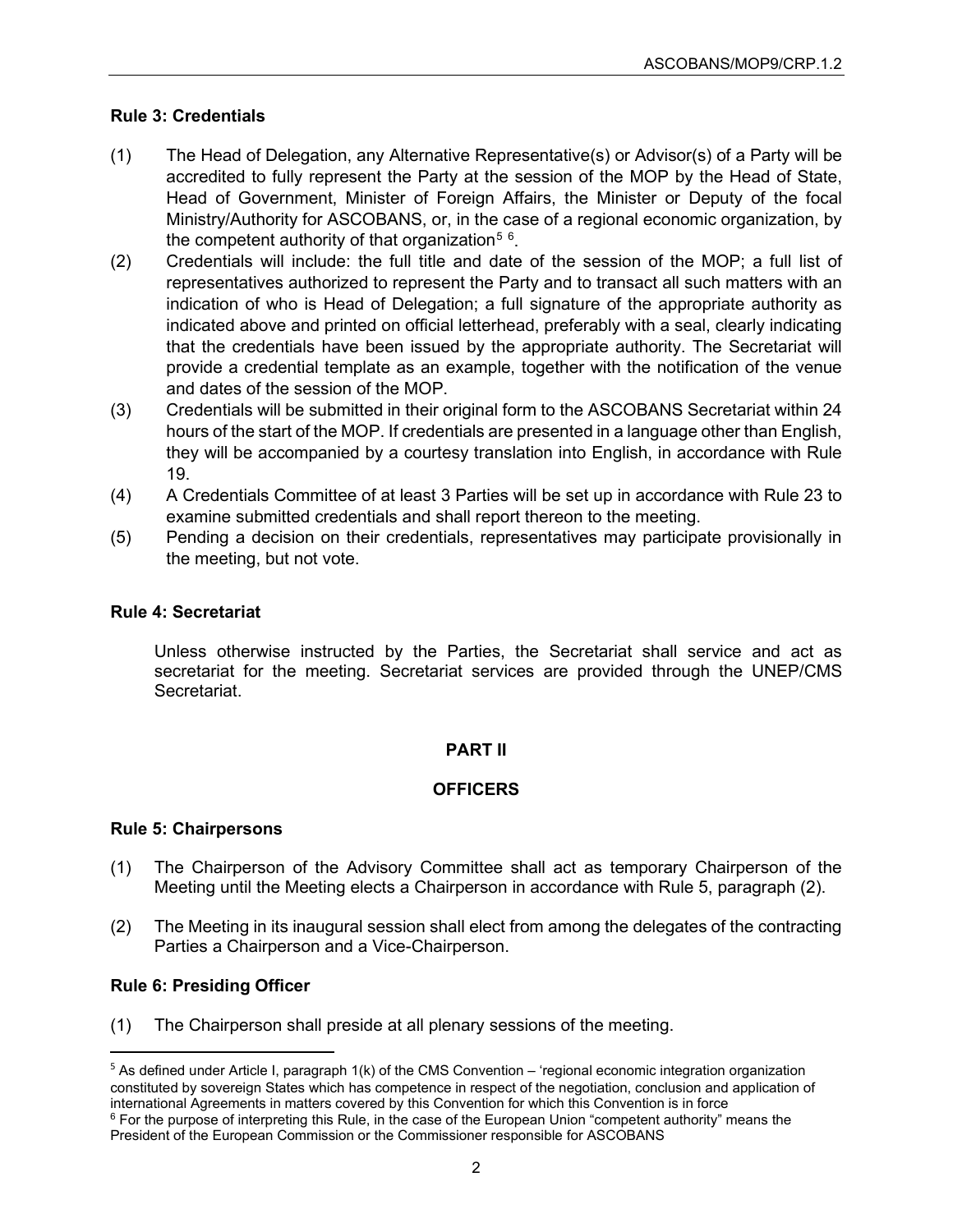- (2) If the Chairperson is absent or is unable to discharge the duties of Presiding Officer, the Vice-Chairperson shall deputise.
- (3) The Presiding Officer shall not vote, but may designate an Alternative Representative from the same delegation.

# **PART III**

# **RULES OF ORDER OF DEBATE**

# **Rule 7: Powers of Presiding Officer**

- (1) In addition to exercising powers conferred elsewhere in these Rules, the Presiding Officer shall at plenary sessions of the Meeting:
	- (a) open and close the session;
	- (b) direct the discussions;
	- (c) ensure the observance of these Rules;
	- (d) accord the right to speak;
	- (e) put questions to the vote and announce decisions;
	- (f) rule on points of order; and
	- (g) subject to these Rules, have complete control of the proceedings of the Meeting and the maintenance of order.
- (2) The Presiding Officer may, in the course of discussion at a plenary session of the Meeting, propose to the Meeting:
	- (a) time limits for speakers;
	- (b) limitation of the number of times the members of a delegation or observers from a State which is not a Party or a Regional Economic Integration Organization, or from any other body, may speak on any subject matter;
	- (c) the closure of the list of speakers;
	- (d) the adjournment or the closure of the debate on the particular subject under discussion;
	- (e) the suspension or adjournment of any session; and
	- (f) the establishment of drafting groups on specific issues.

## **Rule 8: Seating, Quorum**

- (1) Delegations shall be seated in accordance with the alphabetical order in the English language of the names of the Parties, non-Party Range States, including Regional Economic Integration Organizations, and non-Range States.
- (2) A quorum for plenary sessions shall consist of two thirds of the Parties. No plenary session shall take place in the absence of a quorum.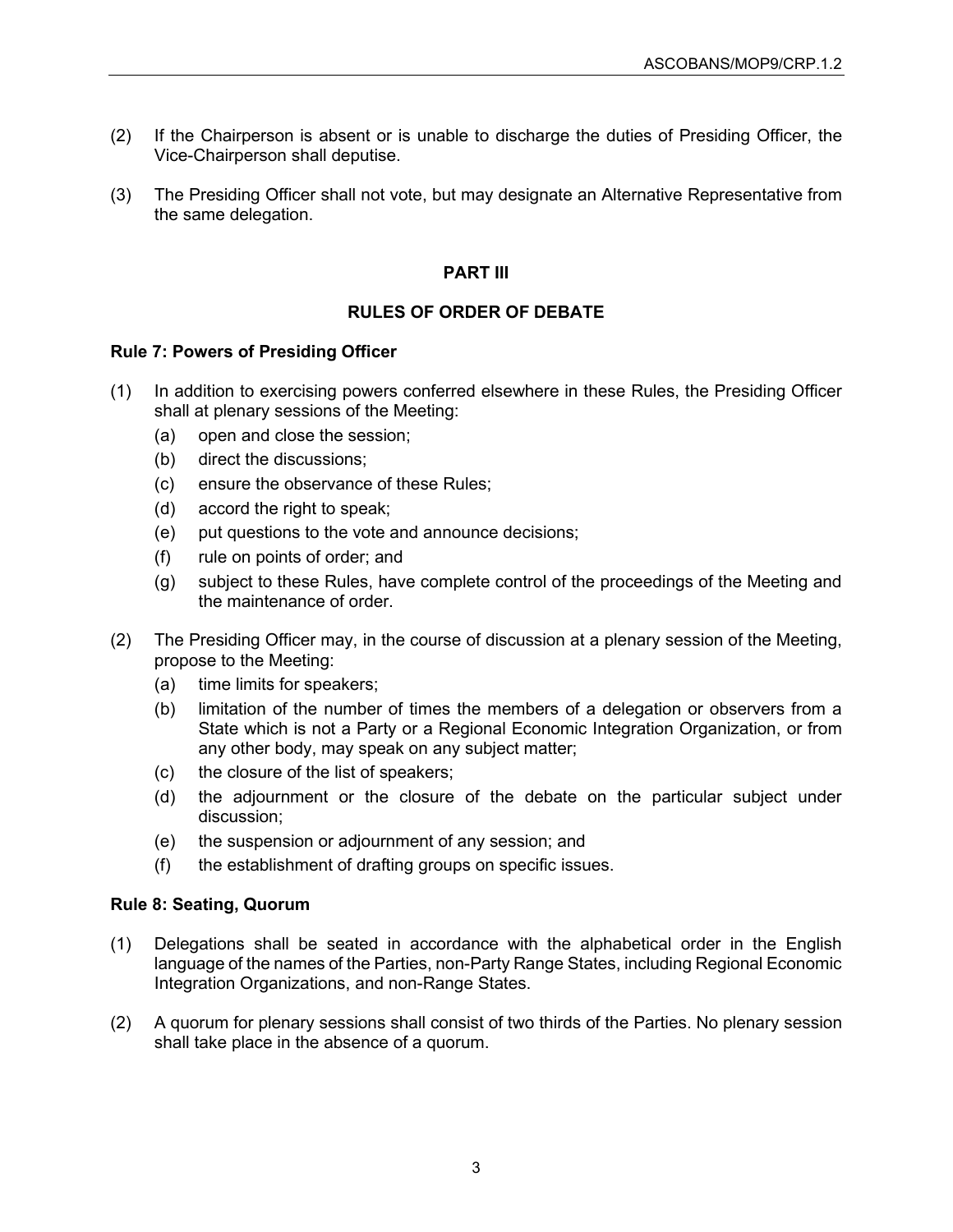# **Rule 9: Right to Speak**

- (1) The Presiding Officer shall call upon speakers in the order in which they signify their desire to speak, with precedence given to the delegates.
- (2) A delegate or observer may speak only if called upon by the Presiding Officer, who may call a speaker to order if the remarks are not relevant to the subject under discussion.
- (3) A speaker shall not be interrupted, except on a point of order. The speaker may, however, with the permission of the Presiding Officer, give way during his speech to allow any delegate or observer to request elucidation on a particular point in that speech.

# **Rule 10: Submission of Proposals for Amendment of the Agreement and its Annex**

- (1) As a general rule, proposals for amendment of the Agreement or its Annex, together with the reasons for the amendment, shall be communicated at least 90 days before the Meeting to the Secretariat, which shall circulate them to all Parties in the working language of the Meeting. Proposals arising out of discussion of the foregoing may be discussed at any plenary session of the Meeting, provided copies have been circulated to all delegations not later than the day preceding the session. However, decisions with respect to such proposals shall follow the provisions of paragraph 6.5 of the Agreement.
- (2) After a proposal has been adopted or rejected by the Meeting, it shall not be reconsidered unless a two-thirds majority of the Parties participating in the meeting so decide. Permission to speak on a motion to reconsider a proposal shall be accorded only to a delegate from each of two Parties wishing to speak against the motion, after which the motion shall immediately be put to the vote.

## **Rule 11: Submission of Documents and Resolutions**

- (1) As a general rule, draft Resolutions shall be submitted to the Secretariat at least 95 days before the meeting, who shall circulate them to all Parties at least 90 days before the meeting. The remaining provisions of Rule 10 shall also apply *mutatis mutandis* to the treatment of draft Resolutions.
- (2) As a general rule, documents intended for discussion at the meeting shall be submitted to the Secretariat at least 35 days before the meeting, who shall circulate them to all Parties at least 30 days before the meeting.

## **Rule 12: Procedural Motions**

- (1) During the discussion of any matter, a delegate may raise a point of order, and the point of order shall be immediately, where possible, decided by the Presiding Officer in accordance with these Rules. A delegate may appeal against any ruling of the Presiding Officer. The appeal shall immediately be put to the vote, and the Presiding Officer's ruling shall stand unless a majority of the Parties present and voting decide otherwise. A delegate raising a point of order may not speak on the substance of the matter under discussion, but only on the point of order.
- (2) The following motions shall have precedence in the following order over all other proposals or motions before the Meeting:
	- (a) to suspend the session;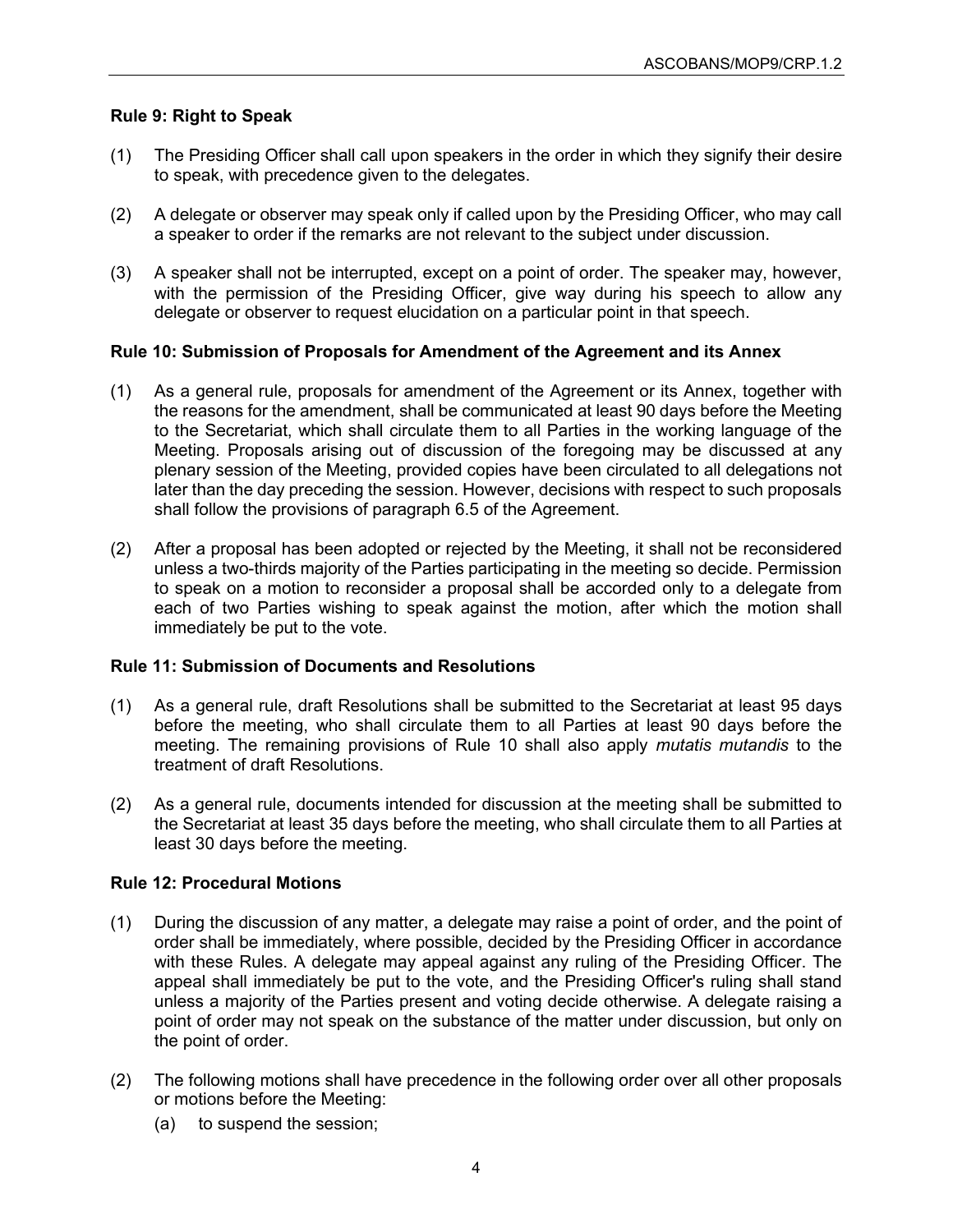- (b) to adjourn the session;
- (c) to adjourn the debate on the particular subject or question under discussion;
- (d) to close the debate on the particular subject or question under discussion.

# **Rule 13: Arrangements for Debate**

- (1) The Meeting may, on a proposal by the Presiding Officer or by a delegate, limit the time to be allowed to each speaker and the number of times delegates or observers may speak on any subject matter. When the debate is subject to such limits, and a speaker has spoken for the allotted time, the Presiding Officer shall call the speaker to order without delay.
- (2) During the course of a debate the Presiding Officer may announce the list of speakers and, with the consent of the meeting, declare the list closed. The Presiding Officer may, however, accord the right of reply to any delegate if a speech delivered after the list has been declared closed makes this desirable.
- (3) During the discussion of any matter, a delegate may move the adjournment of the debate on the particular subject or question under discussion. In addition to the proposer of the motion, a delegate may speak in favour of, and a delegate of each of two Parties may speak against the motion, after which the motion shall immediately be put to the vote. The Presiding Officer may limit the time to be allowed to speakers under this Rule.
- (4) A delegate may at any time move the closure of the debate on the particular subject or question under discussion, whether or not any other delegate has signified the wish to speak. Permission to speak on the motion for closure of the debate shall be accorded only to a delegate from each of two Parties wishing to speak against the motion, after which the motion shall immediately be put to the vote. The Presiding Officer may limit the time to be allowed to speakers under this Rule.
- (5) During the discussion of any matter a delegate may move the suspension or the adjournment of the session. Such motions shall not be debated but shall immediately be put to the vote. The Presiding Officer may limit the time allowed to the speaker moving the suspension or adjournment of the session.

# **PART IV**

## **VOTING**

## **Rule 14: Methods of Voting**

- (1) Without prejudice to the provisions of Rule 1, Paragraph 2, each Representative duly accredited according to Rule 3 shall have one vote. Regional Economic Integration Organizations, in matters within their competence, shall exercise their voting rights with a number of votes equal to the number of their Member States that are Parties to the Agreement. In such case, the Member States of such organizations shall not exercise their right individually.
- (2) The Meeting shall normally vote by show of hands, but any Party may request a roll-call vote.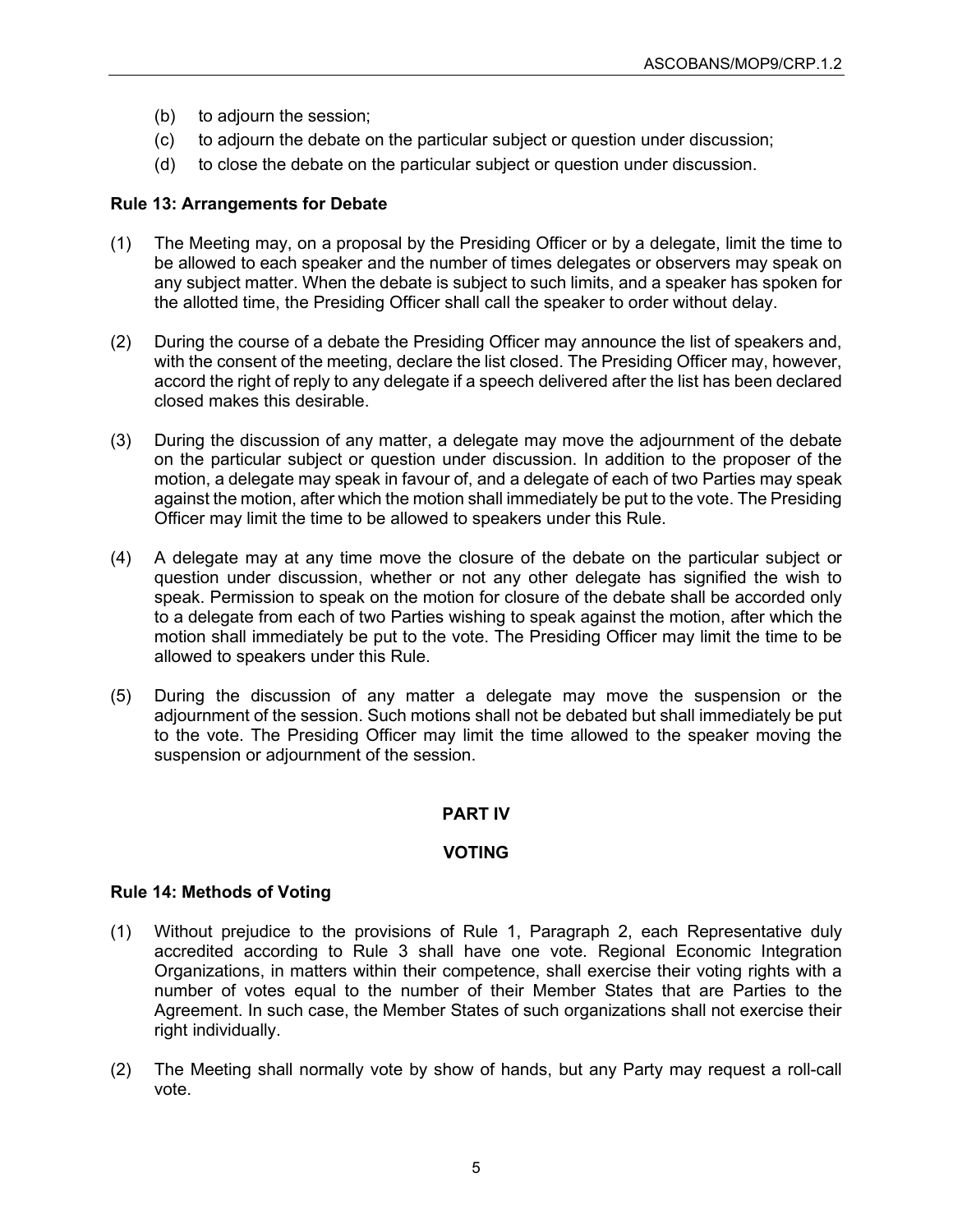- (3) At the election of officers or of prospective host countries, any Party may request a secret ballot. If seconded, the question of whether a secret ballot should be held shall immediately be voted upon. The motion for a secret ballot may not be conducted by secret ballot.
- (4) Voting by roll-call or by secret ballot shall be expressed by "Yes", "No" or "Abstain". Only affirmative and negative votes shall be counted in calculating the number of votes cast by Parties present and voting.
- (5) If votes are equal, the motion or amendment shall not be carried.
- (6) The Presiding Officer shall be responsible for the counting of the votes and shall announce the result. The Presiding Officer may be assisted by tellers appointed by the Secretariat.
- (7) After the Presiding Officer has announced the beginning of the vote, it shall not be interrupted except by a Representative on a point of order in connection with the actual conduct of the voting. The Presiding Officer may permit Representatives to explain their votes either before or after the voting and may limit the time to be allowed for such explanations.

### **Rule 15: Majority**

Except where otherwise provided for under the provisions of the Agreement or these Rules, all votes on procedural matters relating to the forwarding of the business of the meeting shall be decided by a simple majority of Parties. All other decisions shall be taken by a simple majority among Parties present and voting, except that financial decisions and amendments to the Agreement and its Annex require a three-quarter majority among those present and voting.

## **Rule 16: Procedure for Voting on Motions and Amendments**

- (1) A delegate may move that parts of a proposal or of an amendment be voted upon first. Permission to speak on the motion for division shall be accorded only to a delegate from each of two Parties wishing to speak in favour of and a delegate from each of two Parties wishing to speak against the motion. If the motion for division is carried, those parts of the proposal or amendment that are subsequently approved shall be put to the vote as a whole. If all operative parts of the proposal of the amendment have been rejected, the proposal or the amendment shall be considered to have been rejected as a whole.
- (2) When an amendment is moved to a proposal, the amendment shall be voted on first. When two or more amendments are moved to a proposal, the Meeting shall vote first on the amendment furthest removed in substance from the original proposal and then on the amendment next furthest removed therefrom, and so on until all amendments have been put to the vote. If, however, the adoption of one amendment necessarily implies the rejection of another amendment, the latter amendment shall not be put to the vote. If one or more amendments are adopted, the amendment proposal shall then be voted upon. A motion is considered an amendment to a proposal if it merely adds to, deletes from or revises part of that proposal.
- (3) If two or more proposals relate to the same question, the Meeting shall, unless it decides otherwise, vote on the proposals in the order in which they have been submitted. The Meeting may, after voting on a proposal, decide whether to vote on the next proposal.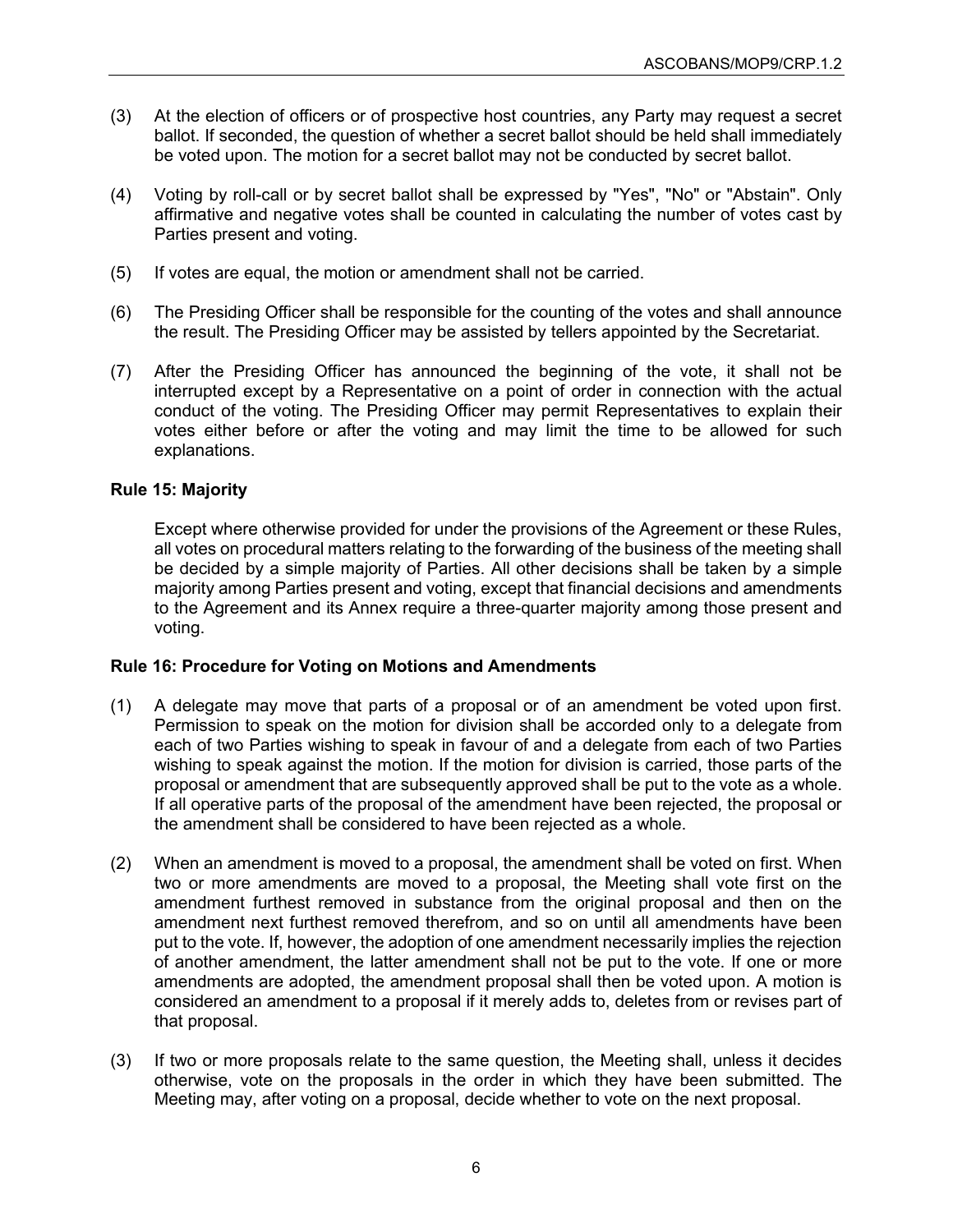## **Rule 17: Elections**

- (1) If, in an election to fill a vacancy, no candidate obtains the required majority in the first ballot, a second ballot shall be taken restricted to the two candidates obtaining the largest number of votes. If in the second ballot the votes are equally divided, the Presiding Officer shall decide between the candidates by drawing lots.
- (2) If, in the first ballot, there is a tie amongst candidates obtaining the second largest number of votes, a special ballot shall be held to reduce the number of these candidates to two.

## **PART V**

# **LANGUAGES AND RECORDS**

### **Rule 18: Working Language**

English shall be the working language of the Meeting.

### **Rule 19: Other Languages**

- (1) A delegate may speak in a language other than English, provided he/she furnishes interpretation into English.
- (2) Any document submitted to the Meeting shall be in English.

#### **Rule 20: Summary Records**

Summary records of the Meeting shall be kept by the Secretariat and shall be circulated to all Parties in English.

## **PART VI**

## **OPENNESS OF DEBATES**

#### **Rule 21: Plenary Sessions**

All plenary sessions of the Meeting shall be open to the public, except that in exceptional circumstances the Meeting may decide, by a two-thirds majority of Parties present and voting, that any single session be closed to the public.

## **Rule 22: Sessions of the Working Groups**

As a general rule, sessions of working groups shall be limited to the delegates and to observers invited by the Chairs of working groups.